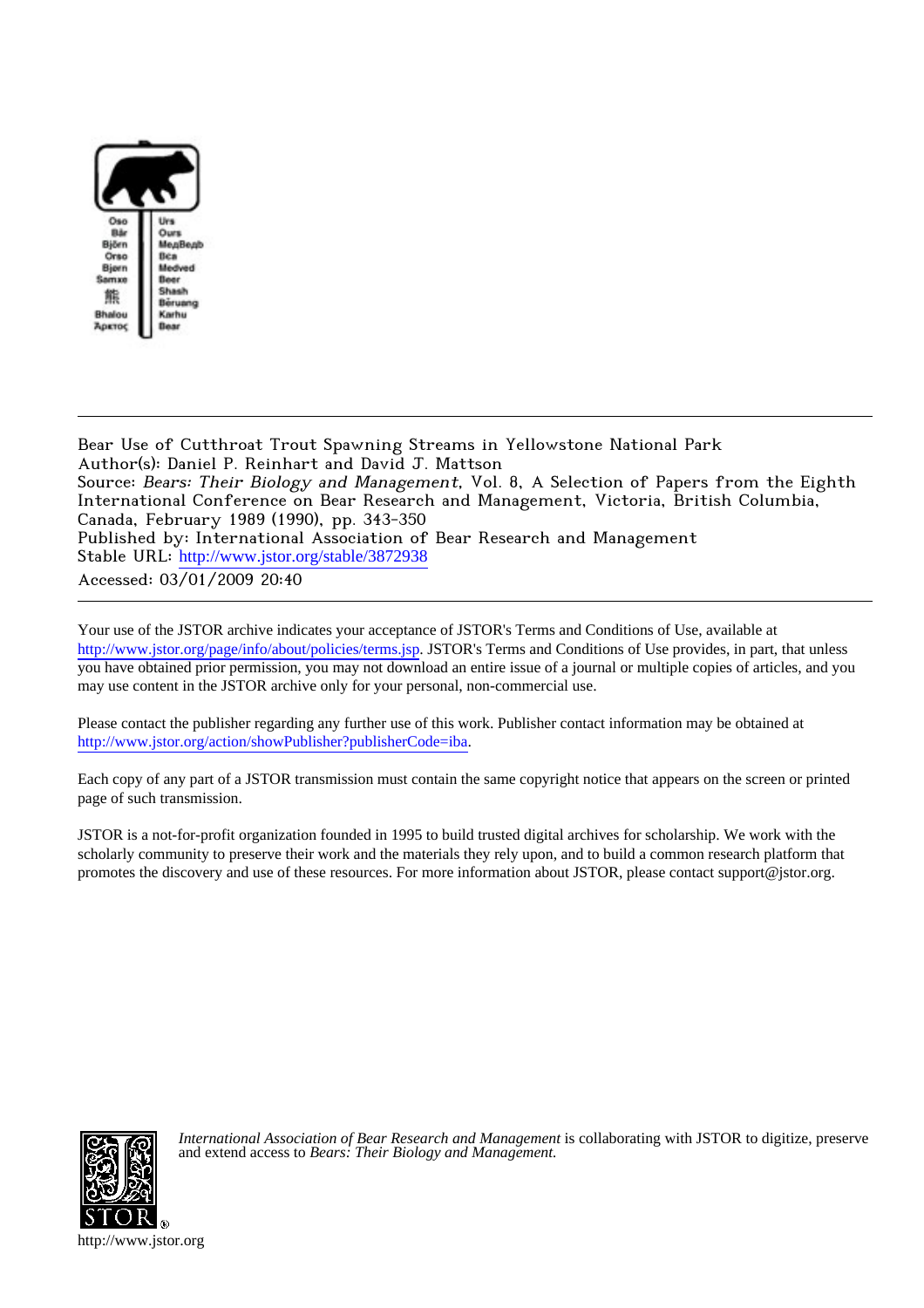# **BEAR USE OF CUTTHROAT TROUT SPAWNING STREAMS IN YELLOWSTONE NATIONAL PARK**

**DANIEL P. REINHART, Interagency Grizzly Bear Study Team, Forestry Sciences Lab, Montana State University, Bozeman, MT 59717 DAVID J. MATTSON, Interagency Grizzly Bear Study Team, Forestry Sciences Lab, Montana State University, Bozeman, MT 59717** 

**Abstract: Grizzly bears (Ursus arctos) and black bears (U. americanus) prey on spawning cutthroat trout (Oncorhynchus clarki, formerly known as Salmo clarki) in tributary streams of Yellowstone Lake. These tributary streams were surveyed from 1985 to 1987 to determine the presence and level of trout spawning activity and bear use. Indices were developed to enumerate spawner density and levels of bear use. Of 124 known tributaries of Yellowstone Lake, 48% had a spawning run. Of these spawning streams, 93% had associated bear activity, and 61% had associated evidence of bear fishing. Bears were apparently using more spawning streams and fish compared to 10 years earlier. Bear use of cutthroat trout spawning streams appeared to be largely a positive function of volumetric spawner density. We hypothesize that abundance and quality of stream-side vegetation relative to other foraging options influenced bear use. Intra- and interspecific avoidance among bears was suggested by patterns of spawning stream use. Less bear use of spawning streams than expected occurred within 1 km of park developments.** 

**Int. Conf. Bear Res. and Manage. 8:343-350** 

**Spawning and migrating salmonids are a major food of brown bears and black bears in coastal Alaska (Clark 1959, Frame 1974, Luque and Stokes 1976, Glenn and Miller 1980), British Columbia (Meehan 1961, Hamilton and Archibald 1985), and the Soviet Union (Bergman 1936, Bromlei 1965). In Yellowstone National Park, black and grizzly bears prey on spawning cutthroat trout in tributary streams of Yellowstone Lake (W.P. Hoskins, Yellowstone Lake Tributary Study, Interagency Grizzly Bear Study Team. Unpubl. rep., 1975; Mealey 1980). This has been evident from fish carcasses, vegetation matting, bear scats, tracks, and observations of bears along banks of spawning streams around Yellowstone Lake.** 

**Bear use of spawning cutthroat trout in Yellowstone Park was studied in the early 1970's (W.P. Hoskins, Yellowstone Lake Tributary Study, Interagency Grizzly Bear Study Team. Unpubl. rep., 1975; Mealey 1980). Since 1975, changes in management of the cutthroat rout fishery have resulted in an increased proportion of older and larger fish in Yellowstone Lake (Gresswell and Varley 1988). This study was initiated by the Interagency Grizzly Bear Study Team (IGBST) in 1985 to further investigate bear use of spawning cutthroat trout in Yellowstone Park and to determine changes in levels of spawning stream use by bears since the early 1970's.** 

# **STUDY AREA**

**The study area included all 124 known tributary streams of Yellowstone Lake in east-central Yellowstone National Park, not including the Yellowstone River inlet and outlet (Fig. 1). Yellowstone Lake is a high elevation (2,358 m) oligotrophic lake. It has a surface area of 35,391 ha, mean depth of 42 m, basin capacity of 14 x 109 m3, and watershed area of an estimated 261,590 ha (Benson 1961). Yellowstone Lake is typi-** **cally frozen from December until late May or early June.** 

**Landscape physiognomy of the Yellowstone Lake basin differs substantially between east and west shores of the lake. The east and southeast drainages are dominated by larger tributaries draining from high relief mountain topography, closed canopy mixed forest, and open subalpine slopes. The west and north drainages are characterized by smaller streams draining from low relief plateau topography, lodgepole pine (Pinus contorta) forest, and alluvial meadows.** 



**Fig. 1. Map of Yellowstone Lake and tributary streams. Study area streams are grouped as follows: east shore - groups I and II; south arms - groups III and IV; west shore - groups V and VI; front-country - groups VII and VIII. Front-country streams are proximal to park roads and developments.**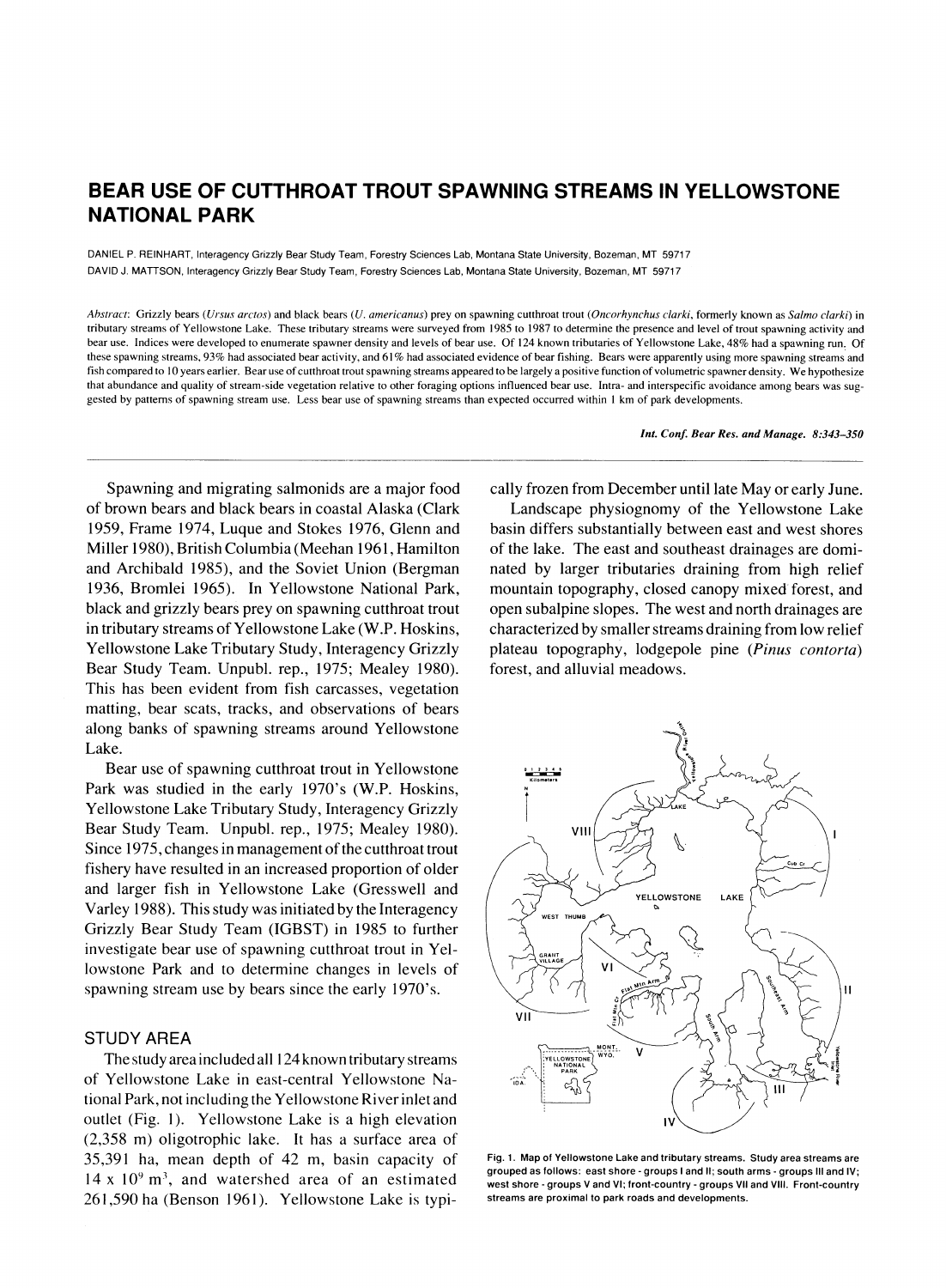## **METHODS**

#### **Field Methods**

**Field work was conducted during the cutthroat trout spawning runs, from May through August 1985, 1986, and 1987. Tributary streams within the study area were surveyed at approximately 1- to 2-week intervals. The 1985 study area included backcountry streams away from roads and developments along the east shore, south arms, and west shore (groups I through VI, Fig. 1). The 1986 study area consisted of front-country streams characterized by their nearness to park roads and developments (groups VII and VIII, Fig. 1). Selected backcountry streams (groups I and V) were also surveyed in 1986. In 1987, all study area streams were surveyed.** 

**The presence and level of cutthroat trout spawning runs, bear activity, and bear fishing were determined from data collected for each visit and 100-m stream section. These data were: stream physical parameters including mean width, depth, and water temperatures; fish numbers and upstream extent of the spawning run, by counting spawners while walking upstream from the mouth (Frame 1974); bear activity and fishing, by counting and collecting all bear scats, counting fish carcasses, classifying bear trail use, and measuring all bear tracks found along streams.** 

#### **Analysis Methods**

**Indices were developed to enumerate the relative density of spawning cutthroat trout and level of bear activity and bear fishing for each stream visit. Volumet**ric fish density  $(F)$  was expressed as the mean number of **fish per m3 of stream and was calculated by dividing the**  mean number of fish observed per 100-m section  $(F_n)$  by the mean volume of a 100-m stream section  $(S_n)$ :

$$
F_i = F_n / S_v
$$

**Two variables and 1 constant were used to calculate a**  relative index of bear activity  $(B_1)$ . The mean number of scats found along 100-m sections of stream  $(B)$  and **estimated level of bear trailing (B), expressed by a 5-part code (none = 0, light = 0.5, moderate = 1.0, heavy = 1.5, very heavy = 2.0) (cf. Reinhart and Mattson 1987), were added and multiplied by 0.25:** 

$$
B_i = (B_s + B_i) \times 0.25
$$

Bear fishing index  $(B<sub>i</sub>)$  was calculated in a similar **manner using 2 variables and 2 constants. Mean number of fish parts equivalent to I fish carcass, per 100-m stream**  section,  $(B_{p})$  and mean percent volume of fish in bear scats, multiplied by  $0.02 (B_{\nu})$ , were added and multiplied **by 0.25:** 

$$
B_f = (B_p + B_{sf}) \times 0.25
$$

Values of  $B_i$  and  $B_j$  were scaled with constants so as to **range from 0 to 1. These indices were plotted for key streams to display temporal changes in spawner density, bear use, and bear fishing (Fig. 2). The extent and duration of spawning runs and bear activity were ac**counted for on each stream by summing  $F_i$ ,  $B_i$ , and  $B_i$ **across all stream visits. The result indexed total fish density and bear use for each stream, each year.** 

**The relationship between volumetric fish density and bear activity (the dependent variable) was evaluated by simple linear regression analysis. Regression equations were developed for each year and major stream area (Table 1). Analysis of covariance was used to test for differences of regression coefficients and intercepts for significant regressions, among major stream areas for a given year. We tested for difference of slope and intercept between the west shore and front-country regressions for 1986, even though P was >0.05 for the west shore regression; we used the west shore as a standard of comparison for evaluating human impacts in the frontcountry area. Differences in track proportions among stream groups were tested using the Chi-square and Z statistics. The Tukey test was used to test between pairs when there was an overall significant difference among regression coefficients and elevations or bear track proportions (Zar 1984).** 



**Fig. 2. Indices of bear fishing, bear activity, and fish density by date for Flat Mountain Creek (west shore) and Cub Creek (east shore) in 1985,1986, and 1987.**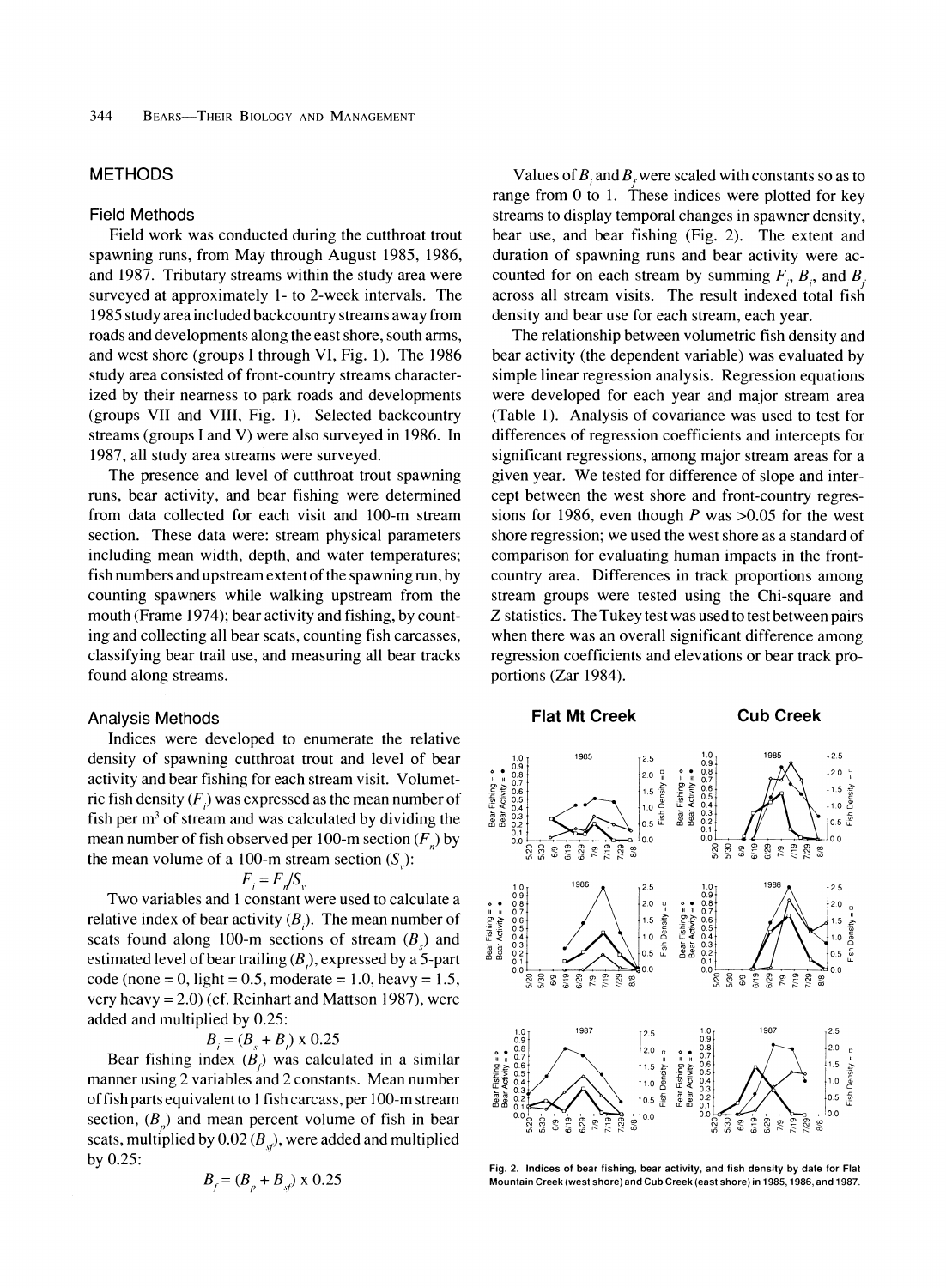Table 1. Regression equation parameters ( $B_i = a \times D(F)$ ) for the relationship between fish density (F) and bear activity (B) for individual study years and areas around **Yellowstone Lake. Areas are designated: WS - west shore; SA - south arms; ES - east shore; FC - front country. Front-country streams were divided into those >1 km from developments and <1 km from developments.** 

| Year | Area      | $\boldsymbol{n}$ | $a$ (intercept)      | $b$ (slope) | $r^2$ | $\boldsymbol{P}$ |  |
|------|-----------|------------------|----------------------|-------------|-------|------------------|--|
| 1985 | <b>WS</b> | 8                | 0.482 A <sup>a</sup> | 1.291A      | 0.681 | 0.012            |  |
|      | SA        | 8                | 0.246A               | 0.952A      | 0.581 | 0.028            |  |
|      | ES        | 6                | $-0.312 B$           | 0.742A      | 0.873 | 0.006            |  |
| 1986 | <b>WS</b> | 6                | 0.734A               | 0.448A      | 0.500 | 0.116            |  |
|      | <b>ES</b> | 6                | 0.689                | 0.498       | 0.456 | 0.325            |  |
|      | FC        | 17               | $-0.128 B$           | 0.349A      | 0.562 | 0.001            |  |
|      | $>1$ km   | 11               | 0.010                | 0.439       | 0.827 | 0.000            |  |
|      | $<$ l km  | 6                | 0.019                | 0.014       | 0.074 | 0.603            |  |
| 1987 | <b>WS</b> | 9                | 0.713                | 1.190 A     | 0.858 | 0.000            |  |
|      | SA        | 8                | 0.964                | 0.808       | 0.053 | 0.584            |  |
|      | <b>ES</b> | 6                | 0.907                | 0.264       | 0.464 | 0.136            |  |
|      | FC        | 17               | 0.290                | 0.116 B     | 0.548 | 0.000            |  |
|      | $>1$ km   | 11               | 0.288                | 0.157       | 0.846 | 0.000            |  |
|      | $<$ l km  | 6                | 0.408                | 0.015       | 0.032 | 0.735            |  |

**a Slopes and intercepts with unlike letters are significantly different (P < 0.05) within years. Only significant equations (P < 0.05) were tested, with the exception**  of WS 1986 ( $P = 0.116$ ), and intercepts were not tested if slopes differed significantly (Zar 1984).

**Tracks were used to estimate the number, species and size class of bears using spawning streams. Only tracks of autonomous bears were used for tallies and analysis. Interchange of bears among streams within each group was assumed. All track measurements for each stream group were plotted for each stream visit. The number of individuals was estimated by track size for each visit and year based on clustering of track measurements. Rear and front track widths were both used to discriminate individuals. Concurrence of larger and substantially smaller tracks was the basis for inferring presence of family groups.** 

**Estimated track sizes for individuals were then compared across time periods within each stream group, and among adjacent stream groups. Tracks of equal or overlapping size from different time periods were considered to be of the same individual. When a clear pattern of track size clusters was not evident, a range of usually 1- 2 bears was given. With this technique, the total number of bears estimated to have used a group of streams during a summer was usually less than the sum of individuals across stream groups and time periods. Track frequencies were tabulated by species, size class, and association with tracks of dependent young for each stream group and year. We assumed that track frequencies were correlated with the level of stream use by corresponding bear classes.** 

## **RESULTS**

#### **Bear Use of Spawning Streams**

**Of 124 known tributaries of Yellowstone Lake, 59 (48%) had a cutthroat trout spawning run. Of these streams, 55 (93%) had associated bear activity, and 36 (61%) had conclusive evidence of bear fishing. In a similar study, W.P. Hoskins (Yellowstone Lake Tributary Study, Interagency Grizzly Bear Study Team. Unpubl. rep., 1975) found the same number of streams with spawning runs. However, only 17 (29%) of these streams were known to be used and 11 (19%) fished by bears in 1974 and 1975.** 

**Variation in the occurrence-and timing of spawning runs and bear activity was evident among study years and lake areas. Sixty-one percent of backcountry spawning streams were fished by bears all 2 or 3 study years, whereas only 24% of front-country streams were fished both years they were surveyed. The beginning, peak, and end of spawning runs and associated bear use in 1986 were 1-2 weeks later than in 1985, and 2-4 weeks later than in 1987 (Fig. 2). Onset and peak of spawning stream use by bears was consistently 1-3 weeks later on the east shore compared to other areas around the lake. Highest levels of bear fishing and streamside use occurred within 1-2 weeks after peak number of spawners (Fig. 2).**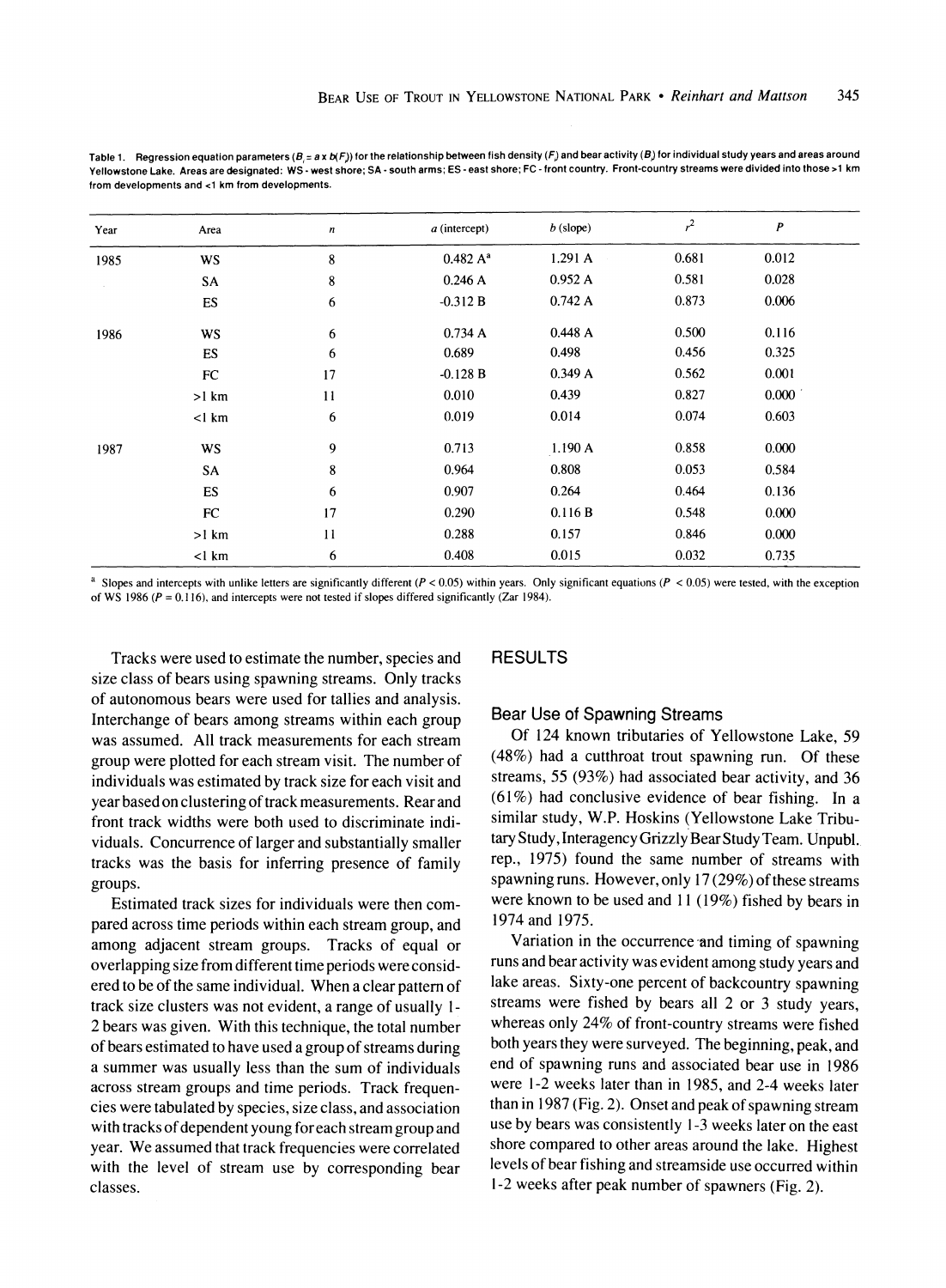### **Fish Density and Bear Activity**

**There was an overall positive relationship between volumetric fish density and bear activity on backcountry spawning streams (Table 1). More specific patterns were evident when streams were stratified by major areas around Yellowstone Lake and study years. Steep slopes and high r2 values characterized the regression of bear activity on fish density for the west shore in 1985 and 1987, and the east shore and south arms in 1985. A**  moderate slope and lower  $r^2$  value were evident for the **west shore 1986 regression. Weak or not significant relationships were evident on the south arms in 1987 and east shore in 1986 and 1987. Intercepts were lowest for the regression between bear activity and fish density on all stream groups during 1985. Intercepts of significant regressions were highest on the west shore.** 

Moderate slopes and  $r^2$  values characterized the re**gression between fish density and bear activity for all front-country streams in 1986 and 1987 (Table 1). The relationship between bear activity and spawner density was much stronger for spawning streams >1 km from tourist facilities and campgrounds compared to streams <1 km from developments. Intercepts for front-country regressions were consistently low. In 1986, indices of bear activity were 90% less on streams <1 km from developments than expected by the relationship between fish density and bear activity on streams >1 km from developments. Overall this translated into 46% less use of front-country spawning streams than expected. In 1987, observed bear use on streams <1 km was 30% less than expected, and overall use of front-country streams 13% less than expected.** 

## **Track Measurements**

**We estimated a minimum of 44 autonomous bears on spawning streams around Yellowstone Lake during 1987.**  Each of these bears was associated with  $\geq$ 5 sets of track **measurements. Mean difference between the largest and smallest measurement for an individual was 5.6 mm (SD = 1.9 mm).** 

**Differences in number of autonomous bears and representation of bear species and classes were evident among stream groups (Table 2). Streams <1 km from human developments (group VIII) received comparatively little bear use during either 1986 or 1987. The largest number of bears was estimated to use streams in groups I, IV, V, and VII. Tracks of autonomous small bears were proportionately most common on streams in groups III-VII. Conversely, with the exception of group VIII, tracks of large lone bears were proportionately least common in groups III-V. Family groups and their tracks** 

**were concentrated in groups I and V. Proportionate representation of black bear tracks in 1987 progressively increased around the lake from groups I and II to a maximum in groups VI and VII.** 

**A tendency towards spacing among bear classes and family groups was evident on the 3 major backcountry spawning streams. An average of 1.4 and range of 1-2 family groups were present on a given stream on 13 visits where at least 1 family group was present, even in areas where 7 to 8 family groups were known to be in the area. An average of 1.4 and range of 1 to 4 large lone bears were also present on a given stream on 25 visits where at least 1 large lone bear was known to be present. A family group was present only 1 of 7 instances where 2 or more large lone bears were present on a stream, and 6 of 17 instances where tracks of 1 large lone bear were observed. Family groups were also present on 6 of 11 visits when no tracks of lone large bears were observed. On 1 of the streams, where large lone bears were present 13 out of 14 visits, tracks of small bear were found only once. On another stream where tracks of large bears were found only 7 out of 16 visits, small bear tracks were found on 6 of the visits.** 

**Variation in classes and numbers of bears using spawning streams among years was especially evident in stream**  groups I ( $n = 3$  years), V ( $n = 3$  years), and VII ( $n = 2$ **years). In stream group I, the greatest difference among years was attributable to twice as many family groups and increased proportionate representation of family group tracks in 1987 compared to 1985 and 1986 (Z = 3.82; P < 0.001). Number of large lone bears using the east shore was consistently high all years, although their tracks were proportionately fewer in 1987. In group V, 2 large lone bears were present all 3 years, although the proportionate number of large tracks tended to be lower**  in 1987 ( $Z = 1.49$ ;  $P < 0.07$ ). There were fewer family **groups in stream group V during 1985, but proportionately the same amount of use by this class as during other years** ( $x^2$ = 0.48; df = 2; P < 0.79). In stream group VII **there were consistently few (2) family groups, and proportionate representation of black bear and large lone bear tracks tended to be higher in 1987 compared to 1986**   $(Z = 1.46; P < 0.08)$ . A much greater number of tracks **were recorded in 1987 on all major stream groups, especially compared to 1985.** 

## **DISCUSSION**

#### **Methods**

**Tracks have been used to census or index bear populations elsewhere (Edwards and Green 1959, Klein 1959,**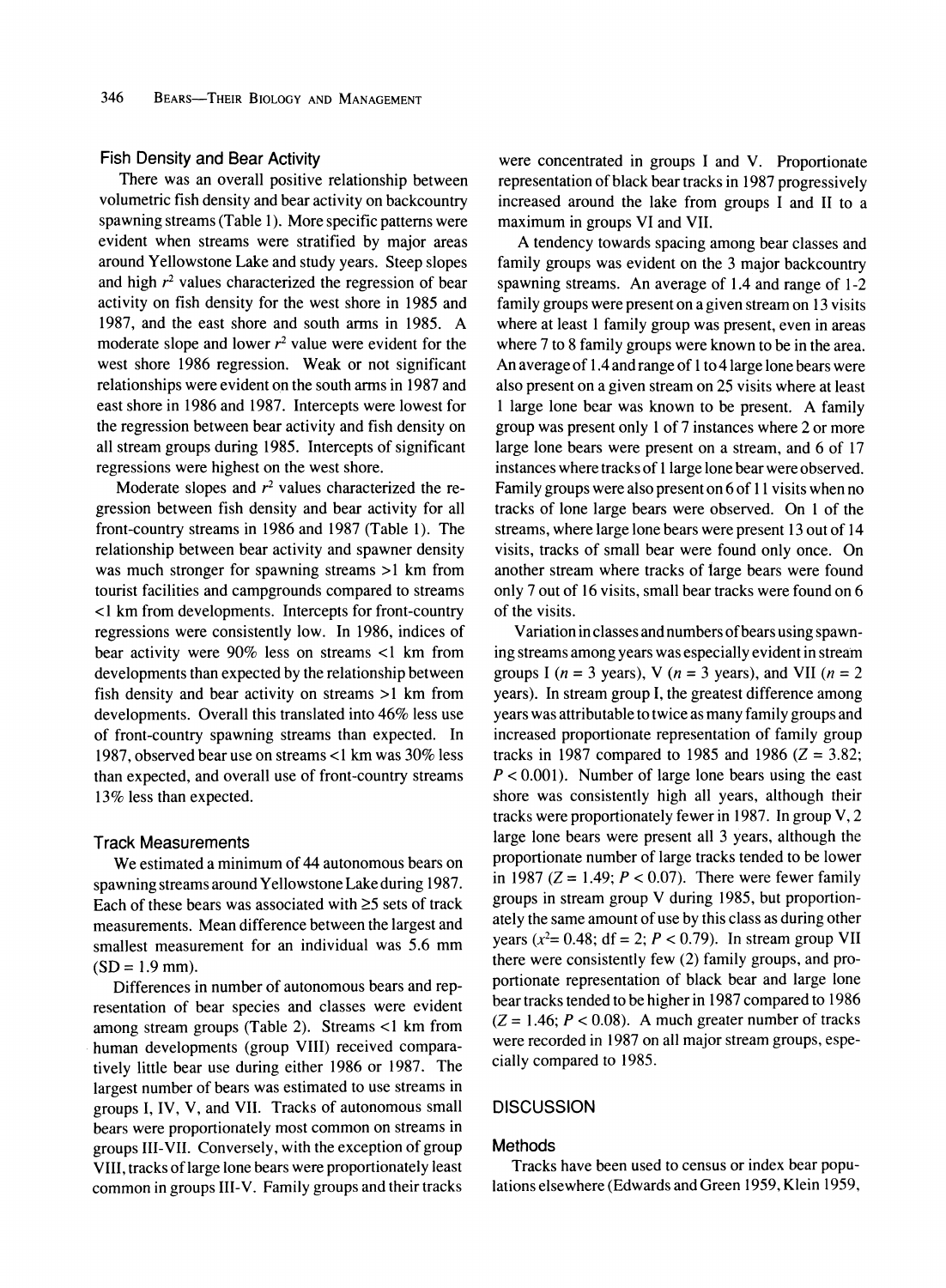**Table 2. Estimated number of individuals and percent of total tracks among different bear species and classes, for all stream groups, 1985-87. Proportions of large,**  small, family group, and black bear tracks differed significantly ( $P < 0.001$ ) among stream groups in 1987 (df = 7;  $x^2$  = 49.1, 24.6, 59.2, and 80.9, respectively); proportions of medium-sized tracks did not (x<sup>2</sup> = 13.0; df = 7; P = 0.08). Proportions of grizzly bear tracks, total, were not tested, but are complementary to proportions of black **bear tracks.** 

| Year and stream group              |                |                |                |                |                |                         |           |                       |              |                                   |                |                |                         |                |       |                |                |
|------------------------------------|----------------|----------------|----------------|----------------|----------------|-------------------------|-----------|-----------------------|--------------|-----------------------------------|----------------|----------------|-------------------------|----------------|-------|----------------|----------------|
| 1985                               |                |                |                |                | 1986           |                         |           |                       | 1987         |                                   |                |                |                         |                |       |                |                |
| Bear class<br>or species           |                | $\mathbf{I}$   | III            | IV             | ٧              | I                       | v         | VII VIII              |              | L                                 | $\mathbf{I}$   | Ш              | IV                      | ٧              | VI    | <b>VII</b>     | <b>VIII</b>    |
|                                    |                |                |                |                |                |                         |           | Number of bears $(n)$ |              |                                   |                |                |                         |                |       |                |                |
| Large lone bears <sup>a,b</sup>    | 5              | $\overline{2}$ | $\mathbf 0$    | $\overline{c}$ | 2              | 5                       | $1 - 2$   | 2                     |              | 3                                 | 3              | $\overline{c}$ | $2 - 3$                 | $\overline{2}$ | 1     | $\overline{c}$ | $\mathbf{0}$   |
| Medium-size                        |                |                |                |                |                |                         |           |                       |              |                                   |                |                |                         |                |       |                |                |
| lone bears <sup>a</sup>            | $\overline{2}$ | $\overline{2}$ |                | 3              | $\overline{c}$ | $2 - 3$                 | 3         | 3                     | 3            | $3 - 4$                           | 4              | 3              | $3 - 5$                 | $3 - 5$        | 4     | 3              | $1 - 2$        |
| Small lone bears <sup>a,c</sup>    | $\overline{2}$ | $\overline{2}$ | $\overline{4}$ | $7 - 8$        | $4 - 5$        | $\overline{2}$          | 4         | 5                     | $\mathbf{0}$ | $3-4$                             | 1              | 3              | $\overline{\mathbf{4}}$ | $4 - 5$        | 1     | 5              |                |
| Family groups <sup>a</sup>         | 4              | $\mathbf{0}$   | $\Omega$       | $\overline{c}$ | $\overline{c}$ | $\overline{\mathbf{4}}$ | $6 - 7$   | 2                     | $\mathbf{0}$ | $7 - 8$                           | $\overline{c}$ | 0              | $1 - 2$                 | $4-5$          |       | $\overline{c}$ |                |
| <b>Black</b> bears                 | d              | $\mathbf d$    | d              | d              | d              | $4 - 5$                 | $4 - 5$   | 4                     | 1            | $1 - 2$                           | 1              | 4              | $4 - 5$                 | $4-6$          | 4     | 4              |                |
| Grizzly bears                      | d              | d              | d              | d              | d              | 9                       | $10 - 11$ | 8                     | 3            | $15 - 17$                         | 9              | 4              | $6-9$                   | $9 - 11$       | 3     | 8              | $2 - 3$        |
| <b>Total bears</b>                 | 13             | 6              | 5              | $14 - 15$      | $10 - 11$      | $13 - 14$               | $15-16$   | 12                    | 4            | $16-19$                           | 10             | 8              | $10-14$                 | $13 - 17$      | 7     | 12             | $3 - 4$        |
|                                    |                |                |                |                |                |                         |           |                       | Tracks (%)   |                                   |                |                |                         |                |       |                |                |
| Large lone bears <sup>a,b</sup> 40 |                | $\mathbf{e}$   | $\mathbf{e}$   | 7              | 21             | 42                      | 13        | 23                    | e            | $16$ AB <sup><math>f</math></sup> | 30 C           | 14 AB          | 24 BC                   | 10A            | 24 BC | 30 C           | 0 <sub>D</sub> |
| Medium-size bears <sup>a</sup> 33  |                | e              | $\mathbf{e}$   | 31             | 18             | 32                      | 36        | 18                    | e            | 35                                | 46             | 62             | 45                      | 40             | 55    | 38             | 54             |
| Small lone bears <sup>a,c</sup>    | $\overline{7}$ | $\mathbf{e}$   | e              | 43             | 36             | 6                       | 32        | 33                    | e            | 10A                               | 5A             | 24 B           | 24 B                    | 24 B           | 14 AB | 22B            | 7A             |
| Family groups <sup>a</sup>         | 20             | $\mathbf{e}$   | e              | 19             | 24             | 20                      | 19        | 26                    | $\mathbf e$  | 39 A                              | 19C            | 0E             | 8 D                     | 26 BC          | 7 D   | 10 CB 39AB     |                |
| <b>Black</b> bears                 | d              | d              | d              | d              | d              | 11                      | 28        | 23                    | e            | 3 A                               | 3A             | 36 BC          | 37 BC                   | 32B            | 48 C  | 47 C           | 7 A            |
| Grizzly bears                      | d              | $\mathbf d$    | d              | d              | d              | 89                      | 72        | 77                    | e            | 97                                | 97             | 64             | 63                      | 68             | 52    | 53             | 93             |
| Total no. of tracks                | 46             | 8              | 11             | 42             | 32             | 79                      | 69        | 39                    | 5            | 153                               | 57             | 37             | 67                      | 135            | 29    | 91             | 28             |

**a Includes both black and grizzly bears.** 

**bTrack size >12.8 cm.** 

**CTrack size <10.9 cm.** 

**<sup>d</sup>No data are available; during 1985 we were refining our technique for distinguishing black and grizzly bear tracks.** 

<sup>e</sup> Insufficient data for calculating percentages.

 $f$  Percentages within a class with the same letters are not significantly different ( $P < 0.05$ ) among stream groups.

**Valkenburg 1976, Pulliainen 1983). In these other studies, use of tracks was compromised by frequent rains, highly variable substrates and track ages, and high bear densities. However, Valkenburg (1976) and Klein (1959) suggested that tracks could be legitimately used with lower bear densities and when comparing relative numbers of bear types in different areas.** 

**Conditions in our study area were favorable for using track measurements, especially to elucidate inter- and intraspecific bear relationships. An average of 3, and in all cases <7 bears, were estimated to have used a given stream at a given time. Trackable substrate was abundant and good quality tracks were numerous. Rains were also less frequent in Yellowstone Park than coastal Alaska.** 

**Our analysis was inherently conservative and probably underestimated the total numberof bears using spawning streams. Because we were not continually monitor-** **ing streams, we almost certainly did not record all bear visits and associated tracks. A significant number of bears probably had nearly identical track sizes, and were identified as a single bear by track analysis. Our consolidation of bears among time periods and adjacent stream groups was also conservative. We likely derived the most accurate estimates for individual streams and visits.** 

**Our indirect survey methods had limits due to the time intervals between surveys and the ephemerality of the sign measured, so that we could not estimate the total number of fish eaten or the precise number of bears present. However, our objective was to evaluate bear use of spawning streams on a larger scale, and so we required a means of repeatedly surveying all streams tributary to Yellowstone Lake in a comparable, systematic manner. This necessitated our use of indirect measures and synthetic indices.**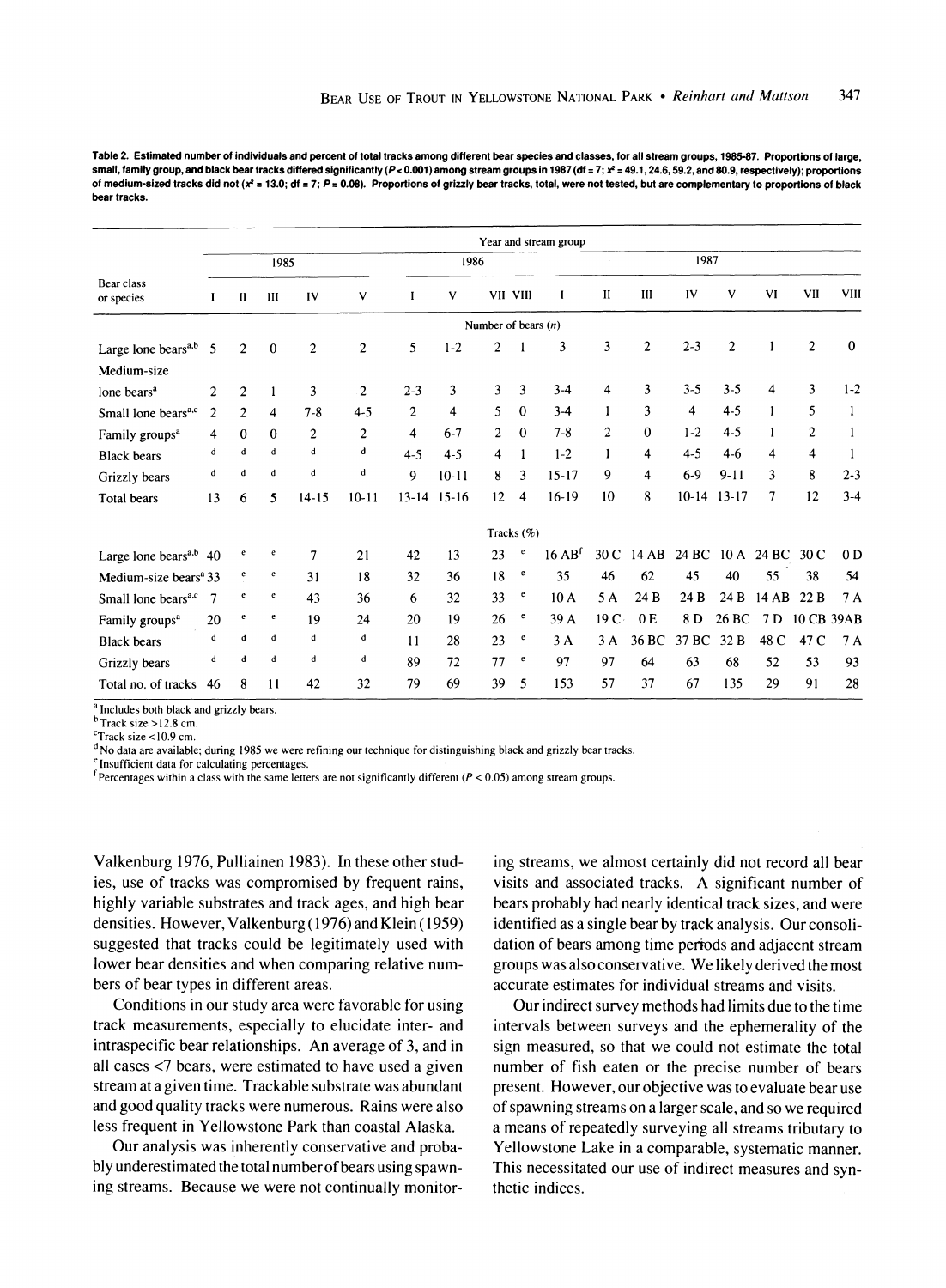#### **Bear Use of Riparian Habitats**

**Our data suggest a number of factors influencing bear use of riparian habitats around Yellowstone Lake. These include the density of fish spawners, the overall habitat complex, inter- and intraspecific relationships, and the presence of humans.** 

**Fish Density. - W.P. Hoskins (Yellowstone Lake Tributary Study, Interagency Grizzly Bear Study Team. Unpubl. rep., 1975) and Mealey (1980) suggested that bear use of spawning trout on Yellowstone Lake depended on stream characteristics and linear density of fish. Our results suggest that bear fishing success depended on volumetric fish density. Logically, volumetric density more closely reflects the impediment posed to bear fishing by stream size. Streams with the same absolute number of spawners, but smaller cross-sectional area, typically receive substantially greater bear fishing use. Linear density and absolute number of spawners are misleading indicators of potential bear use.** 

Habitat Complex. - The drainage basin of the **backcountry west shore and south arms was characterized by numerous small tributaries with open riparian corridors or alluvial meadows surrounded by lodgepole pine forest. Many west shore streams had high fish densities and were fished heavily, whereas south arm streams offered less fishing opportunity. Backcountry streams on the west shore and south arms both received substantial bear use, even when fish were absent or present only in low densities. This was reflected principally in high regression equation intercepts for these areas. Apparently the lush riparian vegetation in meadows and forest openings associated with these streams was heavily used by bears, which was especially likely, given the paucity of bear foods in surrounding upland forests. The large amounts of graminoids in scats from the west shore (Reinhart and Mattson 1987) support this interpretation. The nearness of numerous smaller streams to primary spawning tributaries, especially in stream group V, could also explain substantial bear use along streams with virtually no spawners.** 

**The east shore environment differed from that of other**  lake areas. Tributaries from surrounding high relief **mountains were typically fewer, larger, and bounded by forest. There were also other foraging options for bears at higher elevations, including use of overwintered whitebark pine (Pinus albicaulis) seeds (Kendall 1983), biscuitroot (Lomatium cous), and graminoids in lush mountain meadows. Bears on the east shore probably did not use the riparian habitat complex associated with spawning streams as they did on the west and south shores. The lower regression intercept and strong relationship be-**

**tween bear stream use and fish density during 1985 reflected a pronounced attraction to fish by bears occupying east shore streams. Bears were apparently using east shore stream habitats primarily for fishing, and were apparently foraging elsewhere when not. The predominance of fish in scats collected along the east shore compared to other lake areas (Reinhart and Mattson 1987) supports this interpretation.** 

Humans. — The presence of humans appeared to af**fect bear use of front-country spawning streams. The habitat complex containing front-country streams was similar to that containing west shore backcountry streams. Bear use of front-country streams differed from the west shore by proportionately more black bear and large lone bear use and by less family group use. Regression equation intercepts were also consistently much lower for front-country compared to west shore backcountry streams. There was very little bear use of streams without spawners when humans were present. This suggests that in similar habitat, attraction of bears to front-country streams was more contingent on fish than the overall riparian habitat.** 

**This comparison is complicated by some front-country streams consistently having much higher spawner densities than backcountry west shore streams. These high spawner densities may explain the tendency towards greater use of front-country streams by large lone bears; high densities of fish may have attracted larger bears despite the presence of humans. Proportionately less family group use of front-country streams could have resulted from avoidance of both humans and/or large lone bears.** 

**Very little use of streams <1 km from developments was recorded, despite sometimes high spawner densities. This pattern varied between 1986 and 1987, probably as a consequence of differences in timing of spawning runs relative to the opening of lakeshore developments. Park developments opened mid- to late May in 1986 and 1987. The 1986 spawning runs began in mid-June because of a deep snowpack and later snowmelt (Soil Conservation Service Snotel data), and overlapped entirely with the period of heavy human use. Bear use of spawning streams <1 km from developments was likely 90% less than expected by fish densities during 1986 because of this concurrence. During 1987, the snowpack was shallower and snowmelt earlier; spawning runs began in early to mid-May, before the opening of major developments. Consequently, bear use of streams close to developments was only 30% less than expected. Clearly, timing of spawning runs relative to opening of developments had substantial impacts on bear use of streams closest to human facilities.**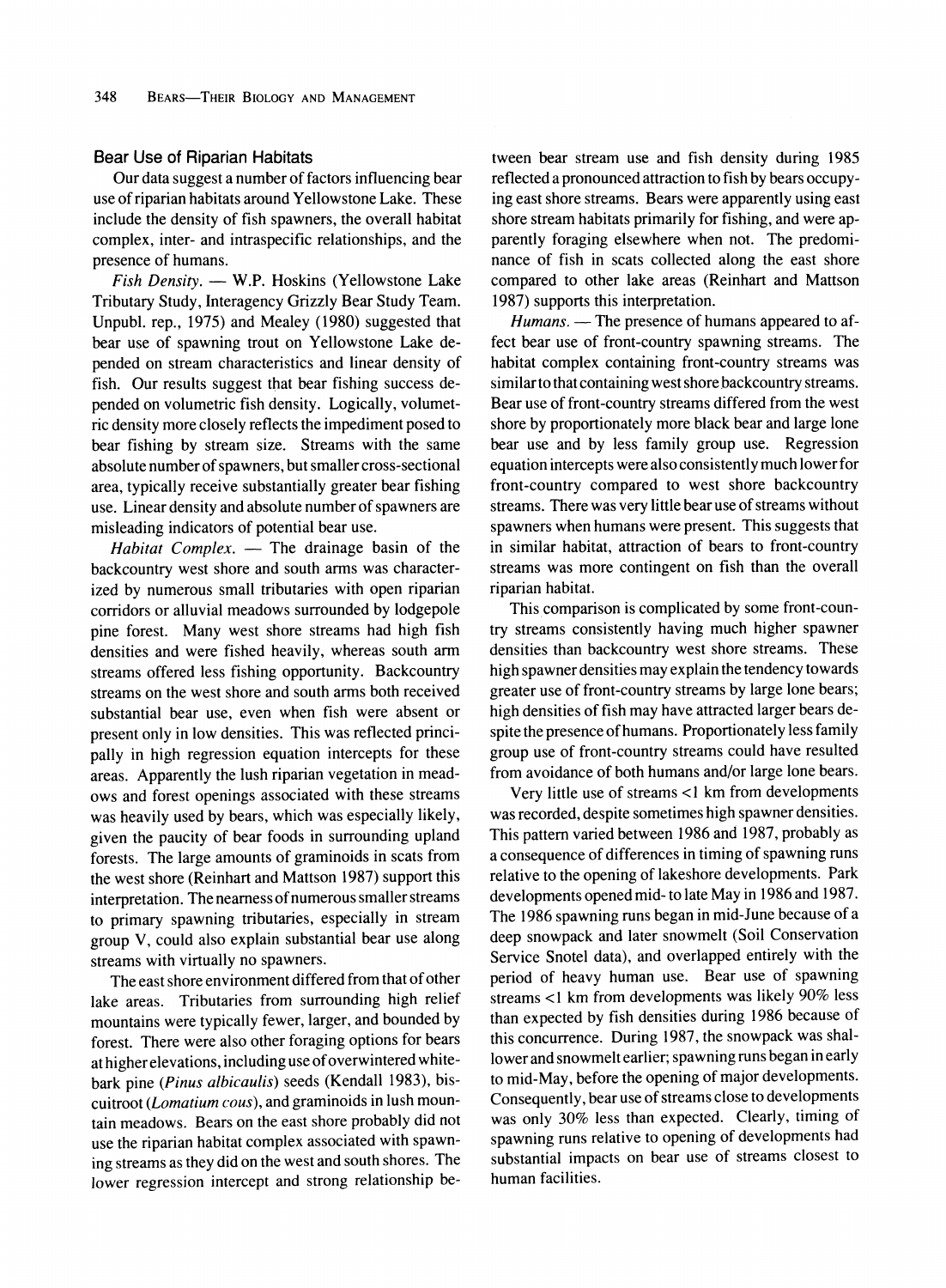Intra- and Interspecific Spacing. - The 1987 east **shore regression equation appears to be anomalous by all factors considered so far. The intercept is high and the straight line relationship between fish density and bear use of streams is not significant. This seemingly contradicts the hypothesis that bears were attracted to fish when using east shore streams. However, during 1987 on the east shore, more family groups were present and accounted for a larger proportion of stream use than for any other stream group in any other year. During 1986, a high number of cub-of-the-year litters was observed in the Yellowstone area compared to other years (Knight et al. 1987). Front track sizes of dependent young on the east shore in 1987 were mostly in the range of yearling dependents, 8.0 to 10.0 cm. The consistent presence of no more than 2 family groups on a single large stream at a given time suggests considerable spacing among family groups, probably compounded by avoidance of large lone bears. With 7 to 8 family groups present, and only 2 high quality fishing streams available, other family groups were probably temporarily forced to occupy streams with lower spawner densities or use other foraging options. This probable intraspecific spacing could have resulted in bear distribution among streams that obscured their attraction to fish.** 

**Other spacing of bear species and classes was evident around Yellowstone Lake. Small lone bears were the most common users of streams with the least use by large lone bears, including streams on the south arms and west shore that had some of the lowest spawner densities on the lake. Even when present in a stream group used by several large lone bears, small bears typically did not use the best spawning streams or typically only when large lone bears were absent. Small bears were apparently avoiding big bears, and probably making do with poorer quality spawning streams and associated riparian habitat. Comparable subadult avoidance of adult bears has been documented in other studies (Horocker 1962, Stonorov and Stokes 1972, Egbert and Stokes 1976, Herrero 1983).** 

**Black bear use of streams was also increasingly common, progressing from the east shore to the west shore. This pattern probably reflected a number of factors, including differences in the overall habitat complex. However, black bears made very little use of the area with the largest number of large lone grizzlies and grizzly bear family groups on the lake. Avoidance of typically larger and probably more aggressive grizzlies by smaller black bears was suggested, as was the tendency for black bears to use the vicinity of human developments more often.** 

## **CONCLUSIONS**

**Cutthroat trout were an important, high quality food to a substantial number of bears in the Yellowstone ecosystem from May through July. Previous food habits studies (Mealey 1980) in Yellowstone National Park have not demonstrated a high overall level of trout use by bears. This may be attributable to underrepresentation of fish in scats, due to their high digestibility, and undersampling associated with meat scats and remote backcountry locales.** 

**Bears were apparently using more spawning streams and fish during 1985-87 compared to 10 years earlier. This was most likely due to changes in fisheries management that resulted in more large fish. Previous studies were also likely dealing with a bear population in transition from making substantial use of human foods to using habitat in a way much less affected by humans. Earlier studies did not mention bear use of spawning streams during 1959-70 (cf. Craighead and Craighead 1971, Craighead 1976, Craighead et al. 1982).** 

**Humans significantly affected bear use of spawning streams. Streams <1 km from major developments, including streams in the vicinity of park hotels, stores, and campgrounds, were most dramatically affected. Human effects were greatest when spawning runs coincided with human use and occupancy of developments. These effects could be mitigated by reducing the temporal overlap of spawning runs and human use of developments. Given that bears are better able to adapt to predictable human behavior (Jope 1985), a fixed but late opening schedule for lakeshore developments may be required for effective mitigation.** 

#### **LITERATURE CITED**

- **BENSON, N.G. 1961. Limnology of Yellowstone Lake in relation to the cutthroat trout. U.S. Fish and Wildl. Serv. Res. Rep. 56:1-38.**
- **BERGMAN, S. 1936. Observations on the Kamchatkan bear. J. Mammal. 17:115-120.**
- **BROMLEI, F.G. 1965. Bears of the south far-eastern USSR. Translated from Russian. Publ. by Indian Natl. Sci. Documentation Centre, New Delhi, and U.S. Dep. Commer., 1973. 138pp.**
- **CLARK, W.K. 1959. Kodiak bear-red salmon relationships at Karluk Lake, Alaska. Trans. North Am. Wildl. and Nat. Resour. Conf. 24:337-345.**
- **CRAIGHEAD, F.C., JR. 1976. Grizzly bear ranges and movements as determined by radiotracking. Int. Conf. Bear Res. and Manage. 3:97-109.**
- **CRAIGHEAD, J.J., AND F.C. CRAIGHEAD, JR. 1971. Grizzly bearman relationships in Yellowstone National Park. Bioscience 21:845-857.**